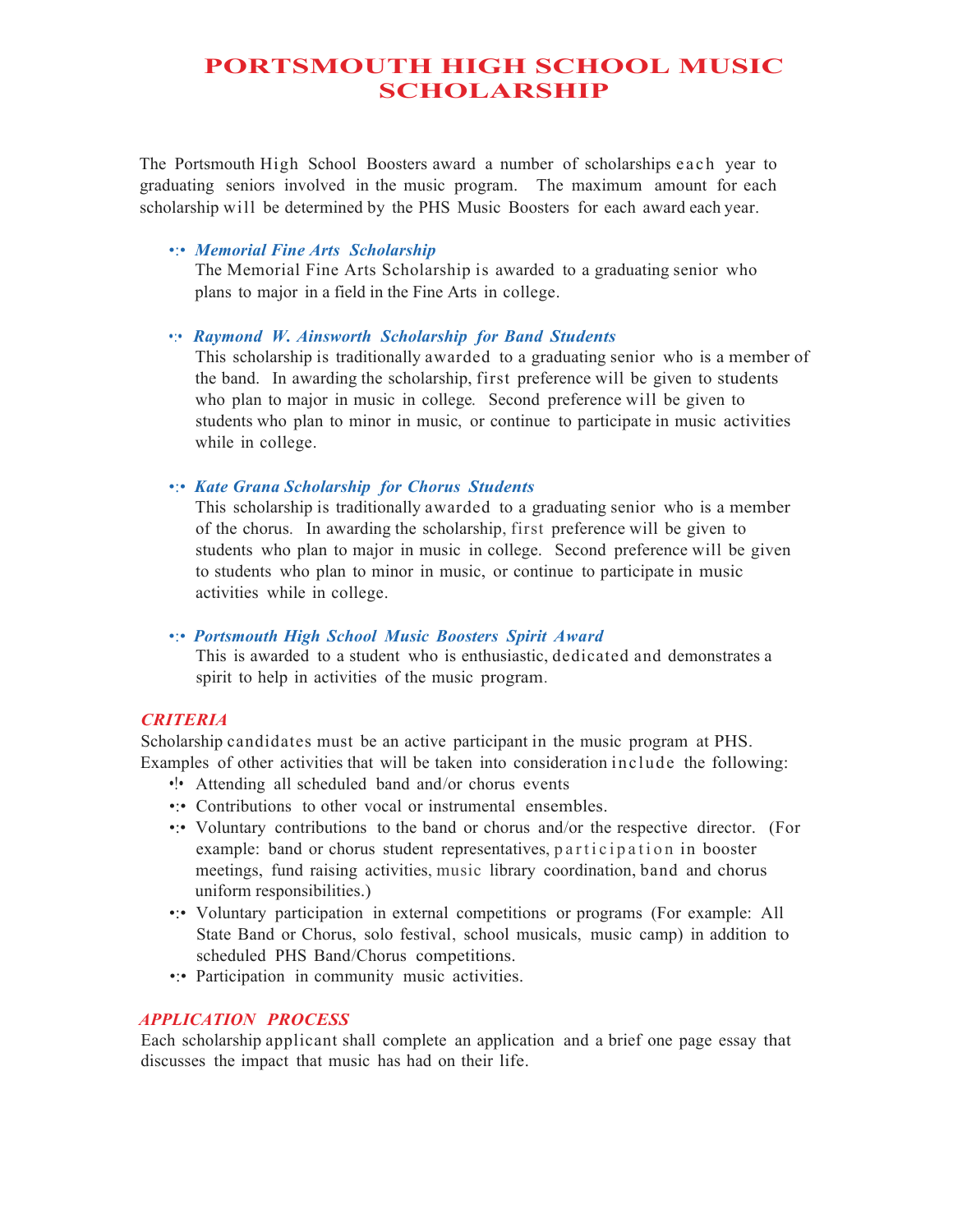# **PORTSMOUTH HIGH SCHOOL MUSIC SCHOLARSHIPS** 2019

*Scholarship(s) you are applying for:*

- \_ Memorial Fine Arts Scholarship
- \_ Raymond W. Ainsworth Scholarship for Band Students
- \_ Scholarship for Chorus Students
- \_ Portsmouth High School Music Boosters Spirit Award

| Name:                                             | Band or Chorus: |
|---------------------------------------------------|-----------------|
| Address:                                          | Telephone:      |
| Accepted at the following colleges for Fall 2019: |                 |
|                                                   |                 |

Major \_ Minor ---------------------

Please check appropriate boxes for the music activities that you have participated in at

PHS:

| Activities:                               | 9th | 10th | 11th | 12th |
|-------------------------------------------|-----|------|------|------|
| Symphonic band                            |     |      |      |      |
| Concert band                              |     |      |      |      |
| Jazz ensemble                             |     |      |      |      |
| Marching band                             |     |      |      |      |
| Color Guard                               |     |      |      |      |
| Chorus                                    |     |      |      |      |
| Concert choir                             |     |      |      |      |
| Vocal ensemble                            |     |      |      |      |
|                                           |     |      |      |      |
|                                           |     |      |      |      |
| Other: <u>International Communication</u> |     |      |      |      |

Please list any special honors or awards received \_\_\_\_\_\_\_\_\_\_\_\_\_\_\_\_\_\_\_\_\_\_\_\_\_\_\_\_\_\_\_